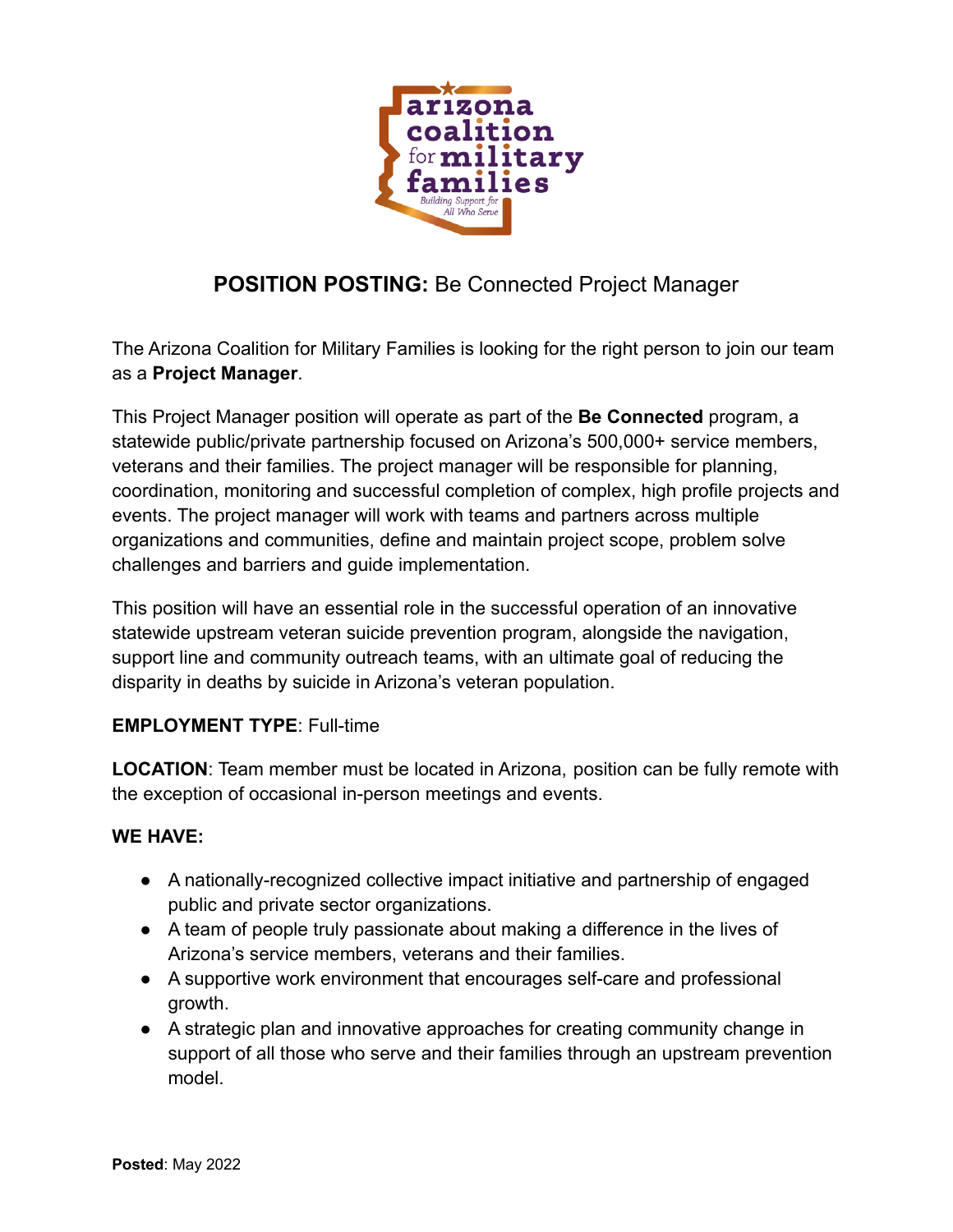

# **POSITION POSTING:** Be Connected Project Manager

### **YOU HAVE:**

- An interest in working in support of the military, veteran and family population.
- A bachelor's degree or an equivalent combination of education and experience.
- At least 3-5 years of experience managing multiple complex projects and events.
- The people and communications skills to work with our team, our community and key implementation partners for our initiatives.
- The ability to support a program's growth and expansion by seeing the big picture and then focusing on what needs to happen to get there.
- Experience with organizing projects with a high level of detail from concept to implementation, tracking individual and team deliverables and meeting deadlines.
- Experience with data and evaluation, metrics tracking and reporting.
- The ability to stay focused and organized when there are many different tasks requiring your attention.
- Strong writing and editing skills.
- A team oriented approach to your work with a focus on problem solving and finding solutions.
- Comfort with technology, including Microsoft Office, GSuite, cloud-based platforms, etc.

### **A TYPICAL DAY:**

- Reviewing current and upcoming projects to prioritize activities.
- Checking on deadlines and deliverables from other team members.
- Writing, editing and reviewing project documents.
- Meeting with members of the internal team, management and representatives of community partners on projects and initiatives.
- Working with team members on ideas in the project incubator.
- Facilitate a planning meeting for an upcoming event. Working with the venue on logistics and planning.
- Coordinating and assigning work to the team in ways which foster the success of the mission at hand.